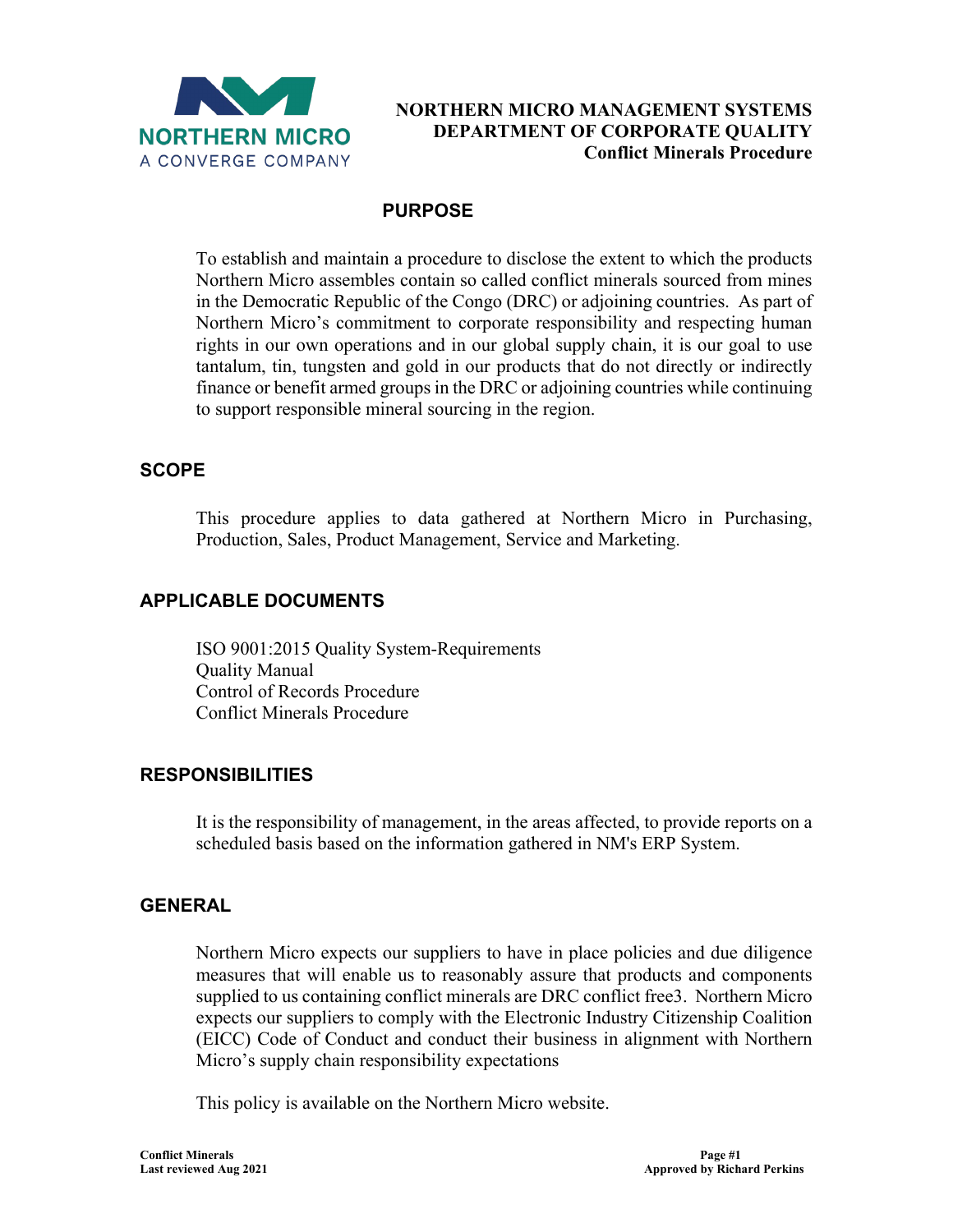

# **PROCEDURE**

- Exercise due diligence with relevant suppliers and encourage our suppliers to do likewise with their suppliers.
- Expect our suppliers to cooperate in providing, due diligence information to confirm the tantalum, tin, tungsten, and gold in our supply-chain are "conflict free".
- Collaborate with our suppliers and others on industry-wide solutions to enable products that are DRC conflict free.
- Commit to transparency in the implementation of this policy by making available reports on our progress to relevant stakeholders and the public.
- Provide relevant public disclosure from manufacturers used in assembly of Northern Micro EPEAT certified PC's.

## **Reasonable Country of Origin Inquiry**

Northern Micro obtained and reviewed information provided by the organizations that manufacture products from raw materials which are used in assembly of the Northern Micro Spirit product line. The materials were reviewed to determine if any conflict minerals sourced from mines in the Democratic Republic of the Congo (DRC) or adjoining countries were used in these products. This information is communicated to our suppliers by our Product Management department who does all product selection. If there is an issue identified with a supplier not responding to the RCOI request or if a manufacturer does source from conflict zones, Northern Micro would implement their corrective action procedure to address the concern.

#### **Risk Assessment**

Risk Assessment is completed and per our Risk Assessment procedure and any risks identified are documented in the Northern Micro Risk Assessment list along with any plans to mitigate significant risks regarding conflict minerals.

## **OECD Due Diligence**

Northern Micro adopts the OECD guidance entitled, "OECD Due Diligence Guidance for Responsible Supply Chains for Minerals from Conflict-Affected and High-Risk Areas".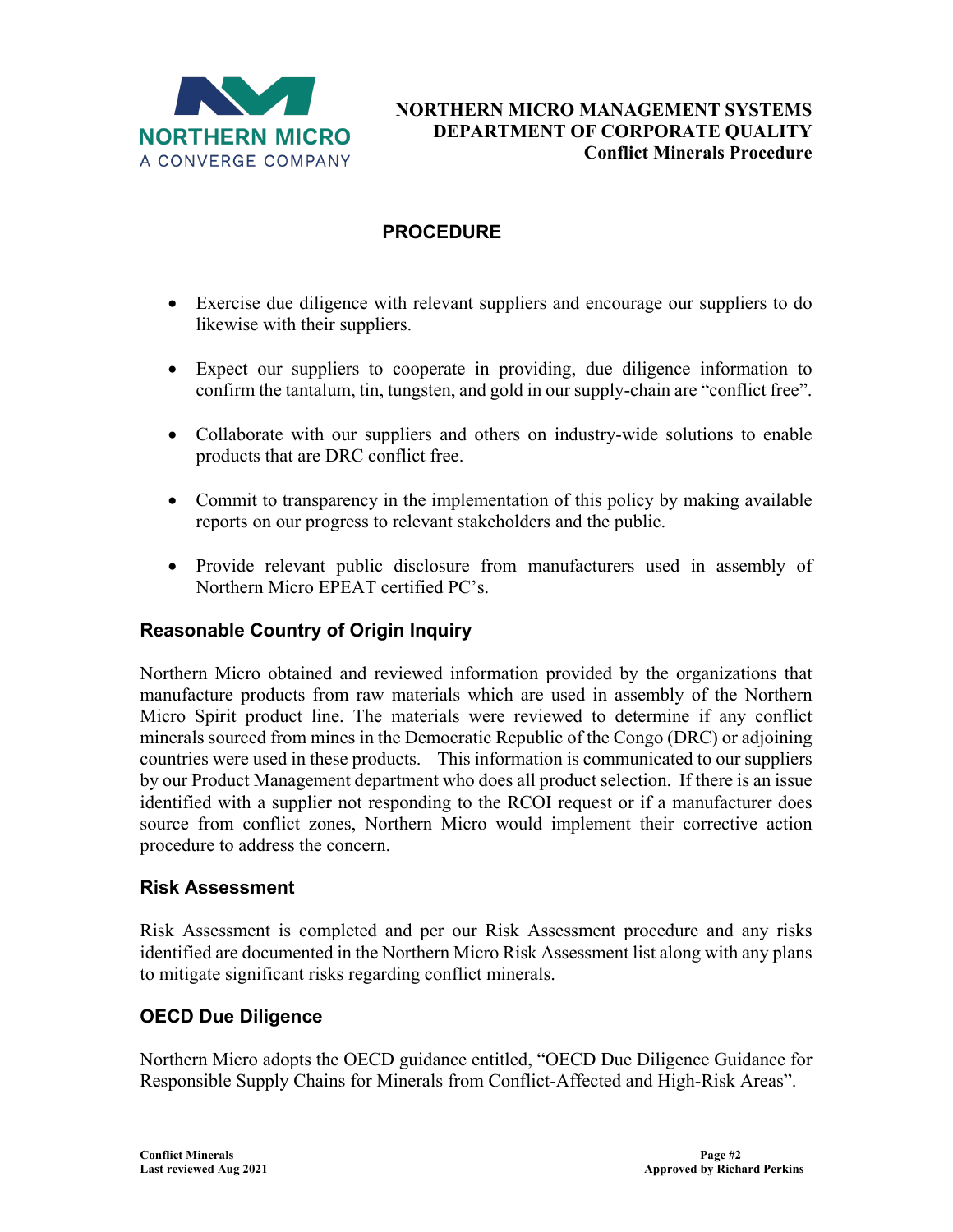

The requirement recognizes Northern Micro's position in the overall supply chain where we assemble technology

products and services to end-users. Northern Micro only uses industry standard product where we have no input on how or where raw components are sourced. Northern Micro is an assembler performing assembling and testing of retail products into a Spirit system. Based on this to the best of our efforts Northern Micro will complete due diligence and review all conflict minerals based on industry wide schemes. Northern Micro will also review supplier responses regarding the possibility of any conflict materials being in the supply chain and address any issues found through our Corrective action procedure. Since we have no way of knowing what each component is made from, Northern Micro is at the mercy of the manufacturers or assemblers of the components to search out the origin of minerals and smelters that are several supply chain levels preceding them. Once the component assemblers provide us with the origin of minerals and smelters we reflect on the information and seek ways to replace the component, replace the supplier or replace the component assembler with a more responsible choice. We will continue to work with our manufacturers and industry partners to encourage conflict-free sourcing, regardless of whether the minerals originate in the DRC (Angola, Burundi, Central African Republic, Republic of Congo, Rwanda, South Sudan, Zimbabwe, Uganda, and Zambia) or elsewhere.

|           |                         |       | Compliance |        |              |      |
|-----------|-------------------------|-------|------------|--------|--------------|------|
|           | <b>Conflict Mineral</b> | Total | Compliant  | Active | ΝA           | %    |
| Asus      | Gold                    | 145   | 144        |        | $\mathbf{1}$ | 99%  |
| Asus      | Tantalum                | 42    | 42         |        |              | 100% |
| Asus      | Tin                     | 79    | 79         |        |              | 100% |
| Asus      | Tungsten                | 46    | 46         |        |              | 100% |
| Chenbro   | Gold                    | 88    | 88         |        |              | 100% |
| Chenbro   | Tantalum                | 36    | 36         |        |              | 100% |
| Chenbro   | Tin                     | 37    | 37         |        |              | 100% |
| Chenbro   | Tungsten                | 36    | 36         |        |              | 100% |
| Intel     | Gold                    | 122   | 122        |        |              | 100% |
| Intel     | Tantalum                | 40    | 40         |        |              | 100% |
| Intel     | Tin                     | 71    | 71         |        |              | 100% |
| Intel     | Tungsten                | 32    | 32         |        |              | 100% |
| Micron    | Gold                    | 122   | 121        |        |              | 99%  |
| Micron    | Tantalum                | 4     | 0          |        | 4            | 0%   |
| Micron    | Tin                     | 4     | 0          |        | 4            | 0%   |
| Micron    | Tungsten                | na    | na         |        |              | na   |
| Microsoft | Gold                    | 141   | 141        |        |              | 100% |
| Microsoft | Tantalum                | 41    | 41         |        |              | 100% |
| Microsoft | Tin                     | 79    | 79         |        |              | 100% |

Summary of smelters from Northern Micro manufacturing partners: